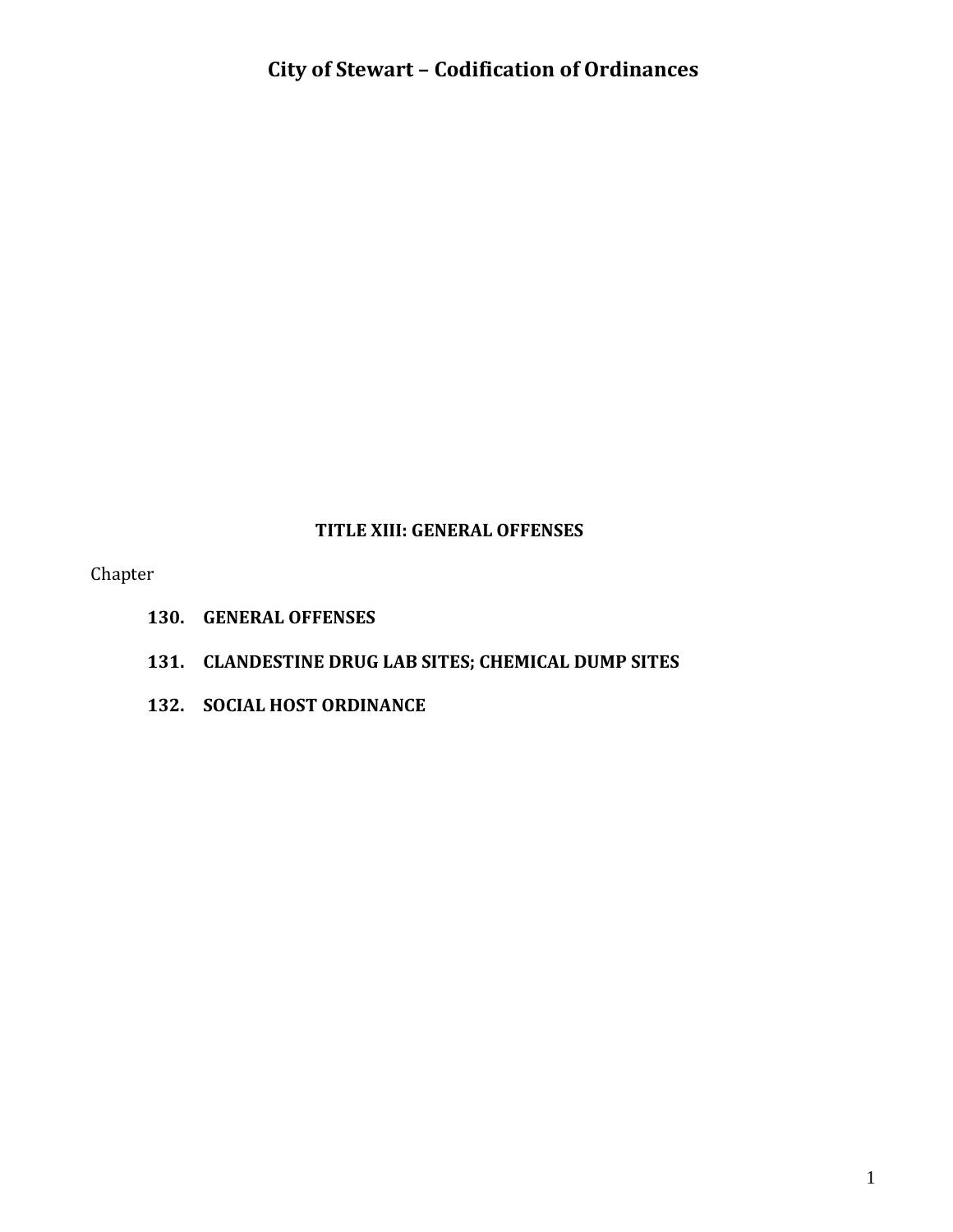### **CHAPTER 130: GENERAL OFFENSES**

#### Section

- 130.01 Damage to property; graffiti
- 130.02 Discharging firearms
- 130.03 Curfew for minors
- 130.04 Fireworks
- 130.05 Loitering
- 130.06 Vagrancy
- 130.07 Disorderly conduct; breaches of peace
- 130.99 Penalty

### **§ 130.01 DAMAGE TO PROPERTY; GRAFFITI.**

(A)*Definitions*. For the purpose of this section, the following definitions shall apply unless the context clearly indicates or requires a different meaning.

- *GRAFFITI***.** In addition to its usual and customary meaning of defacing walls or structures with messages or slogans, *GRAFFITI* shall also mean any letter, numeral, figure, emblem, insignia, picture, outline, character, spectacle, delineation, announcement, word, phrase, diagram, symbol, sketch, inscription or representation, wherein the contents thereof are visible to any member of the general public and which contains references to sexual activity, diagrams relating to sexual activity or sexual organs, references to criminal activities or groups which promote or are involved in criminal activity, swearing or fighting words, defamatory materials about any person, references to relationships or any marking of any kind whatsoever which results in damage to, defacing of, marring of or discoloring of any designated public sidewalk, street or other public surface, any vehicle, any equipment, lamp, lamp post or other city property, or of the exterior surface of a wall, fence, door, building or other structure, whether publicly or privately owned.
- *OWNER***.** The owner of record of the subject property, whether public or private, at the time of the placement or discovery of the graffiti or at a subsequent time, the beneficial owner under a land trust, the contract purchaser, or that person or persons or trust in whose name the general taxes for the last preceding year were paid, except that *OWNER* shall not include the city.
- (B)*Conduct prohibited.*
	- (1) It is unlawful for any person to inscribe, draw or otherwise place or cause to be placed any graffiti upon the surface of any building, structure, wall or surface of other property that is publicly or privately owned.
	- (2)It shall be unlawful for any parent or legal guardian to knowingly permit any minor child in his or her custody or control to violate division (B)(1) of this section.
	- (3) The parent or legal guardian of a minor defendant who resides with the parent or legal guardian at the time of the offense may be held liable for any fine or condition of restitution or reparation imposed by a court upon a minor for violation of this section; provided that, minor has not paid the fine or made restitution or reparation within the time ordered by the court; and, further, provided that, the parent or legal guardian has been served with summons or notice to appear whether in the original cause or in any subsequent proceedings arising therefrom, including sentencing or collection actions, as provided by law.
- (C) *Removal by owner.*

(1)*Owner's responsibility*. It shall be the duty of the owner of the structure or wall or other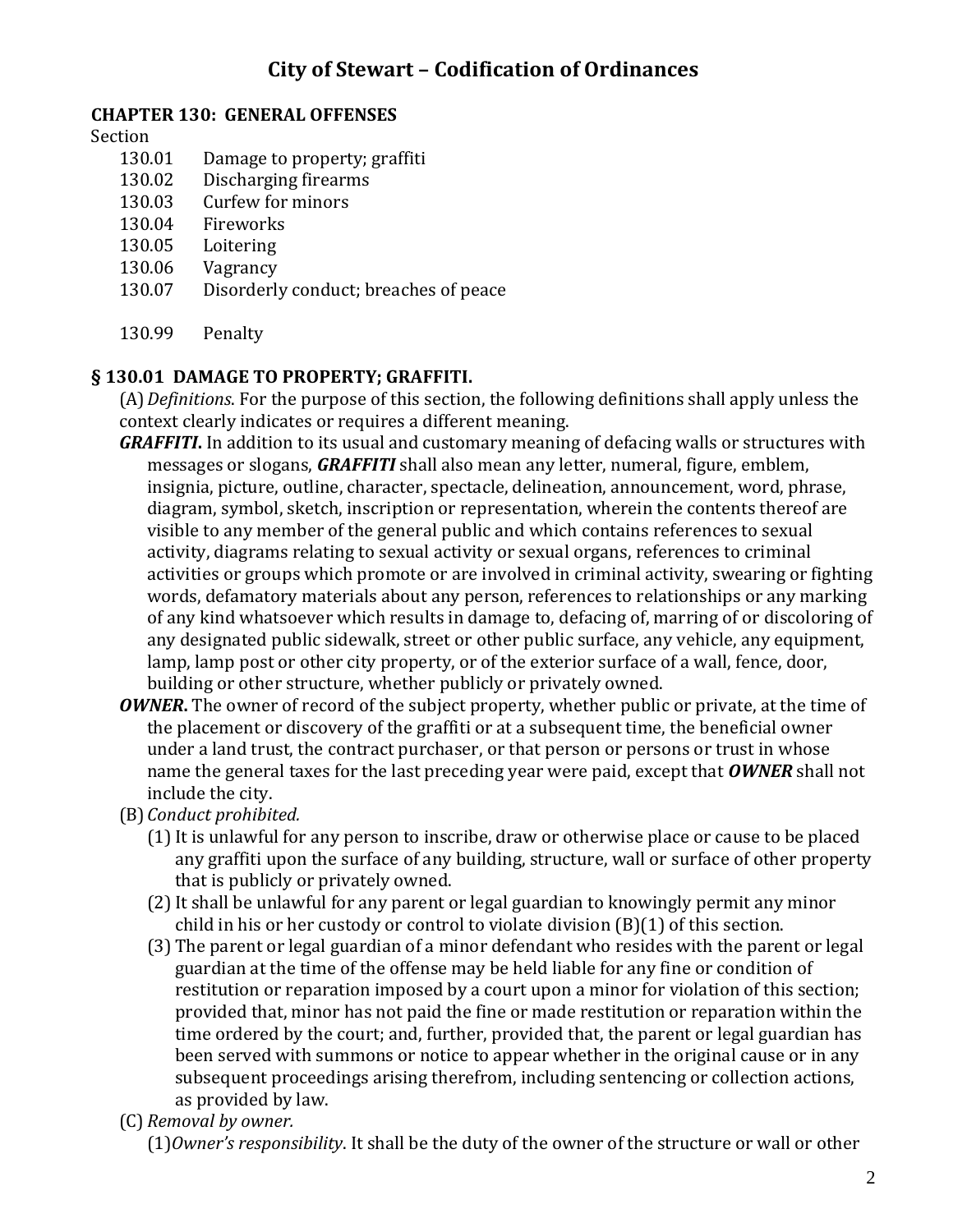private property upon which any graffiti is placed or made to remove, eradicate or eliminate the inscription or representation within 30 days of the occurrence unless granted additional time by the City Council.

- (2)*Notice to remove graffiti*. In the event the owner has failed to eliminate the graffiti, the owner shall be notified by certified mail or personal notice that he or she has 30 days from the date of the notice in which to remove the graffiti. In the event that charges have been filed against the person believed responsible for placement of the graffiti and the owner can show to the city that there is a reasonable likelihood that the person will be required to make restitution or restore the premises to its previous condition, the owner may be given additional time to meet the removal requirements. In no event shall the owner be granted more than a total of six months' time to remove graffiti, but any extensions shall be based solely upon a reasonable likelihood of apprehension and conviction of the person responsible. In the absence of the reasonable likelihood, the owner is responsible for removal within the time allowed in divisions (C)(1) and (2) of this section.
- (3)*List of contractors and cleaning materials*. The city may make available a list of contractors in the business of removing graffiti and list of cleaning materials generally recognized in the industry as effective in the removal of graffiti. By providing lists of contractors and cleaning materials, the city does not guarantee the quality or adequacy of work performed by anyone selected by owner or the effectiveness or safety of the materials listed, and the city expressly disclaims responsibility or liability for the quality or adequacy of the work or materials or any claims for damage or injury arising therefrom.
- (D)*Removal by the city.*
	- (1) The city shall have the right but not the duty to remove graffiti from the exterior of private property if the owner informs the city of the presence of the graffiti and of the owner's inability to remove it. Prior to the city entering any private property to remove graffiti, the owner must sign a statement authorizing removal by the city and agreeing to pay the reasonable costs of the removal and to allow the recording of a lien against the real estate upon which the work was performed if the cost is not paid to the city within 30 days of the date of the invoice sent to the owner. The owner must also sign a release holding the city harmless from any claims or suits brought for damages pursuant to any adverse or injurious effects of such chemicals or from the actions taken by the city or its employees to remove the graffiti prior to the city commencing work on the property. If the property owner does not remove the graffiti within the time specified or extended time requested and granted by the city or if the city is unable to perform the work at the request of the owner, the owner shall be subject to the penalties listed in division (E) of this section.
	- (2) If the city performs the graffiti removal pursuant to division  $(D)(1)$  of this section, it shall be entitled to a lien and to file a notice of lien against the property upon which the work was performed for the cost of the removal.
- (E) *Penalty.*
	- (1) Upon a finding of guilty for violation of division (B) of this section, an offender shall be punished as provided in §130.99. Additionally, the court may, as a condition of probation, supervision or conditional discharge, require that the party guilty of violating the provisions of division (B) of this section make full and complete restitution to the owner of the property for expenses incurred in the removal of the graffiti or, with the consent of the owner, restore the structure, wall, building or surface to its previous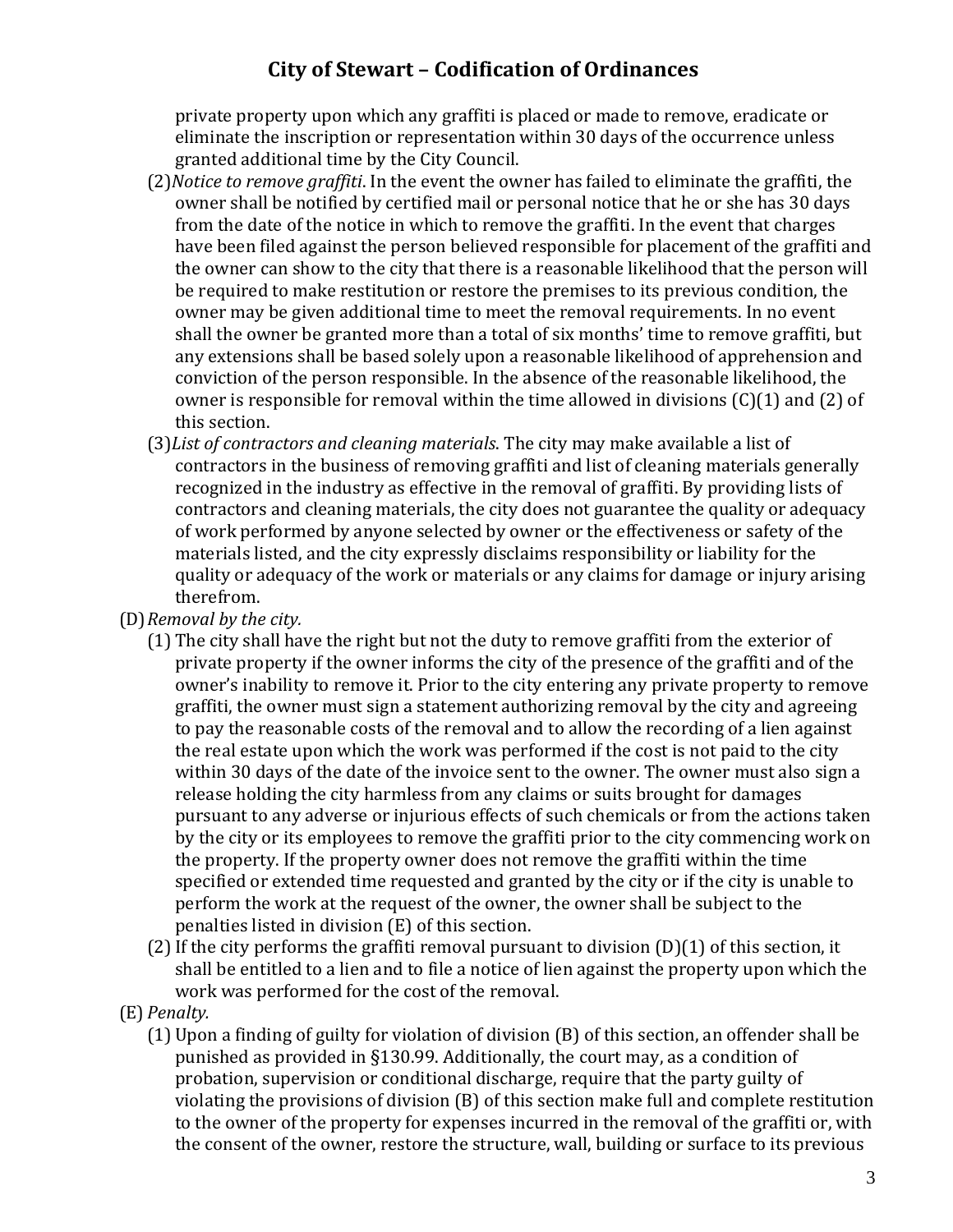condition. In addition, the court may order as a further penalty community service in the form of time to be spent in cleaning property that has been defaced by graffiti in any location in the city.

- (2) Upon a finding of guilty for violation of division (C)(1) of this section, an offender shall be punished as provided in §130.99. Each and every day that graffiti is permitted to remain beyond the time specified in division (C)(2) of this section shall constitute a separate violation.
- (F) *Compliance by the city.*
	- (1) It is the intention of the city that graffiti discovered upon city property or public property under the jurisdiction and control of the city will be removed within the time periods for graffiti removal imposed upon other governmental bodies and owners of private property under this section. The City Council shall have the authority to order and direct the removal of graffiti.
	- (2) A designated city officer, or his or her designee, shall provide, no less than semiannually, a written report to the City Council of graffiti incidents involving city property and removal efforts by the city. The report shall include at a minimum the location of the graffiti, charges filed against or convictions of offenders where relevant, the date and methods of graffiti removal undertaken by the city and the cost of the removal.

### **§ 130.02 DISCHARGING FIREARMS.**

- (A)*Shooting upon, over or near a cemetery*. Except as provided by M.S. §97A.137, for wildlife management areas that are 40 acres or greater, no person shall, without permission from the proper officials, discharge a firearm upon or over a cemetery or within 100 yards thereof, unless the person is upon his or her own land.
- (B)*Hunting near a city park*. Except as provided by M.S. §97A.137, for wildlife management areas that are 40 acres or greater, no person shall hunt, shoot or kill game within one-half mile of a city park unless the City Council has granted permission to kill game not desired within the limits prohibited by this division.
- (C) *Discharge of firearms prohibited in certain places*. No person shall discharge a firearm on a lawn, park, playground, orchard or other ground appurtenant to a school, church or an inhabited dwelling, the property of another or a charitable institution. This section does not prevent or prohibit the owner thereof from discharging firearms upon his or her own land.
- (D)*Discharging firearms on highways prohibited*. No person shall discharge a firearm upon or over a public road or highway.
- (E) *Exceptions*. This section shall not prohibit the firing of a military salute or the firing of weapons by persons of the nation's armed forces acting under military authority, and shall not apply to law enforcement officials in the proper enforcement of the law, or to any person in the proper exercise of the right of self-defense, or to any person otherwise lawfully permitted by proper federal, state or local authorities to discharge a firearm in a manner contrary to the provisions of this section.
- (F) If any of the above provisions are found to be in conflict with M.S. §624.717, as it may be amended from time to time, the provisions of that statute shall prevail.

### **§ 130.03 CURFEW FOR MINORS.**

- (A)*Loitering of minors prohibited.*
	- (1)It shall be unlawful for any minor age 16 or 17 to loiter, idle, wander, stroll or play in or upon the public streets, highways, roads, alleys, parks, playgrounds or other public grounds, public places, public buildings, places of amusement and entertainment, vacant lots or other unsupervised places between the hours of 12:00 midnight and 6:00 a.m. of the following day.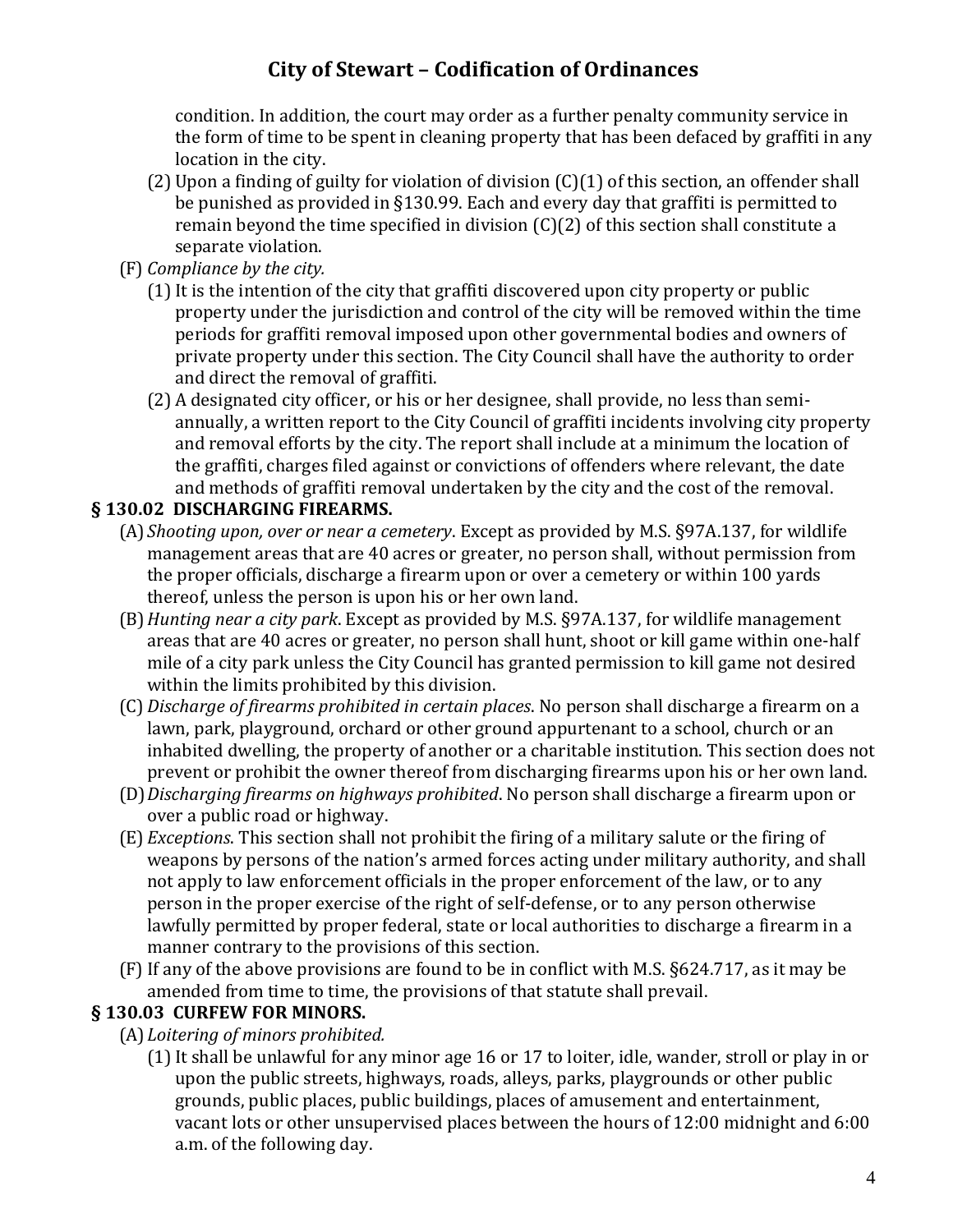- (2) The provisions of this section do not apply to a minor accompanied by his or her parent, guardian or other adult person having the care and custody of the minor or where the minor is upon an emergency errand or legitimate business by his or her parent, guardian or other adult person having the care and custody of the minor.
- (3) The curfew shall not apply to any minor student who is lawfully attending, going to or returning from school, church or community sponsored athletic, musical or social activities or events; provided, however, any minor student shall take the most direct route home to the minor's destination.

(4) Each violation of the provisions of this section shall constitute a separate offense. (B)*Responsibility of parents and others.*

- (1) It shall be unlawful for the parents, guardian or other adult person having the care and custody of the minor under the age of 16 or 17 years or any person, firm or corporation operating or in charge of any place of amusement, entertainment or refreshment or any other place of business to permit such minor to loiter, idle, wander, stroll or play in or upon the public streets, highways, roads, alleys, parks, playgrounds or other public grounds, public places and public buildings, places of amusement and entertainment, vacant lots or other unsupervised places between the hours of 10:00 p.m. and 6:00 a.m. of the following day, official city time.
- (2) For the parents, guardian or other adult person having the care and custody of the minor under the age of 16 and 18 years or any person, firm or corporation operating or in charge of any place of amusement, entertainment or refreshment or any other place of business to permit the minor to loiter, idle, wander, stroll or play in or upon the public streets, highways, roads, alleys, parks, playgrounds or other public grounds, public places and public buildings, places of amusement and entertainment, vacant lots or other unsupervised places between the hours of 1:00 a.m. and 6:00 a.m. of the following day, official city time; provided, however the provisions of this section do not apply to a minor accompanied by his or her parent, guardian or other adult person having the care and custody of the minor or where the minor is upon an emergency errand or legitimate business by his or her parent, guardian or other adult person having the care and custody of the minor.
- (3) The curfew shall not apply to any minor student who is lawfully attending, going to or returning from school, church or community sponsored athletic, musical or social activities or events; provided, however, any minor student shall take the most direct route home to the minor's destination.
- (4) Whenever the owner or person in charge of or in control of any place of amusement, entertainment, refreshment or other places of business shall find persons under the age of 18 years loitering, loafing or idling in the places of business:
	- (a) He or she shall immediately order the person to leave and, if the person refuses to leave the place of business, the operator shall immediately notify the Police Department and inform them of the violation.
	- (b) Failure to carry out the provisions of this section shall constitute a petty misdemeanor.

(5) Each violation of the provisions of this section shall constitute a separate offense.

(C) *Officer's duties.* Upon finding a child under the age of 16 or 17 years after the hour of 10:00 p.m. or child under the age of 18 years after the hour of 1:00 a.m. unlawfully loitering, idling, wandering, strolling in or upon any of the public streets, highways, alleys, parks or other public places of the city in violation of any of the provisions of this section: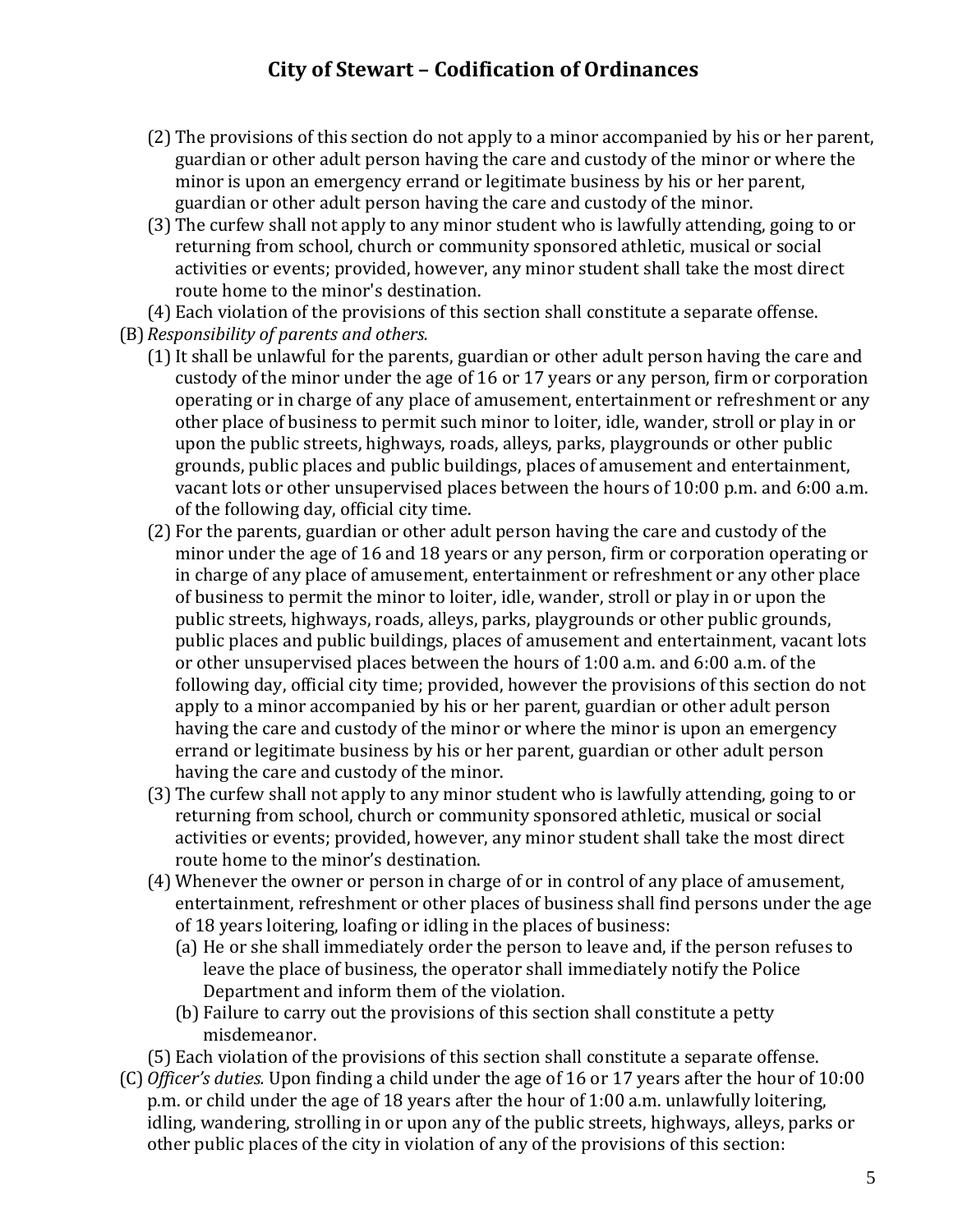- (1) Shall take the name of the child and the name and address of the parent, guardian or other person having the legal care of custody of the child;
- (2) Send the child home and make a report of the same to the Chief of Police;
- (3) Whereupon the Chief of Police shall send to the parent, guardian or other legal custodian that unless the terms of this section are complied with; and
- (4) The penalty provided thereof will be invoked against the parent, guardian or other legal custodian of the child upon a second occurrence within 12 months of the first occurrence.

### **§ 130.04 FIREWORKS.**

(A)*Definitions.* For the purpose of this section, the following definition shall apply unless the context clearly indicates or requires a different meaning.

*FIREWORKS.* The same definition as contained in M.S.  $\S624.20(1)(c)$  or any superseding statute.

- (B)*Permit required.* No person shall sell or possess for sale fireworks without first having obtained an annual permit from the city.
	- (1) The application for the permit for the manufacturing, storage for commercial purposes and sale of fireworks shall be made to the Fire Chief a minimum of 15 days prior to operating.
	- (2) Permits shall be issued for a period of one calendar year.
	- (3) Prior to processing the application, a criminal records check must be conducted. Neither the applicant nor the responsible party for the permit shall have been convicted of a felony of a fire/fireworks related misdemeanor within the last three years.
	- (4) Prior to processing the application, the Fire Chief shall determine that the proposed location is code complaint.
	- (5) The application shall include a letter from the person legally responsible for the property on which the fireworks related activity will occur. The letter shall grant permission to the applicant for the use of the property.
- (C) *Sales and storage of fireworks.*
	- (1) No person shall sell or store fireworks within 100 feet of any fuel dispensing apparatus.
	- (2)It shall be unlawful for any seller of any fireworks to permit smoking at any site containing fireworks. "NO SMOKING" signs must be conspicuously posted and approved fire extinguishers must be available for use.
	- (3)In buildings that do not have an automated sprinkling system, retail sales displays of fireworks shall be limited to a gross weight of 200 pounds of fireworks. In buildings that do contain an automated sprinkling system, retail sales displays shall be limited to a gross weight of 400 pounds of fireworks.
	- (4) The requirements of this section are in addition to any requirements imposed by any building and zoning regulations, fire codes or state law.
	- (5) Only persons 18 years of age or older may purchase fireworks and the age of the purchaser must be verified by photographic identification.
	- (6) No exterior storage, display, sales or transient sales of fireworks are permitted. No manufacturing, sales or storage for commercial purposes shall occur on residentially zoned property or properties used for educational purposes or assemblies.
	- (7) A list of ail consumer fireworks displayed and stored on the property shall be available at all times. The list shall document the name, weight and quantity of the fireworks and be accompanied by the material safety data sheets.
	- (8) Manufacturing, warehouse buildings or display in excess of the quantities listed in division (C)(7) above for retail consumer fireworks shall be classified as an H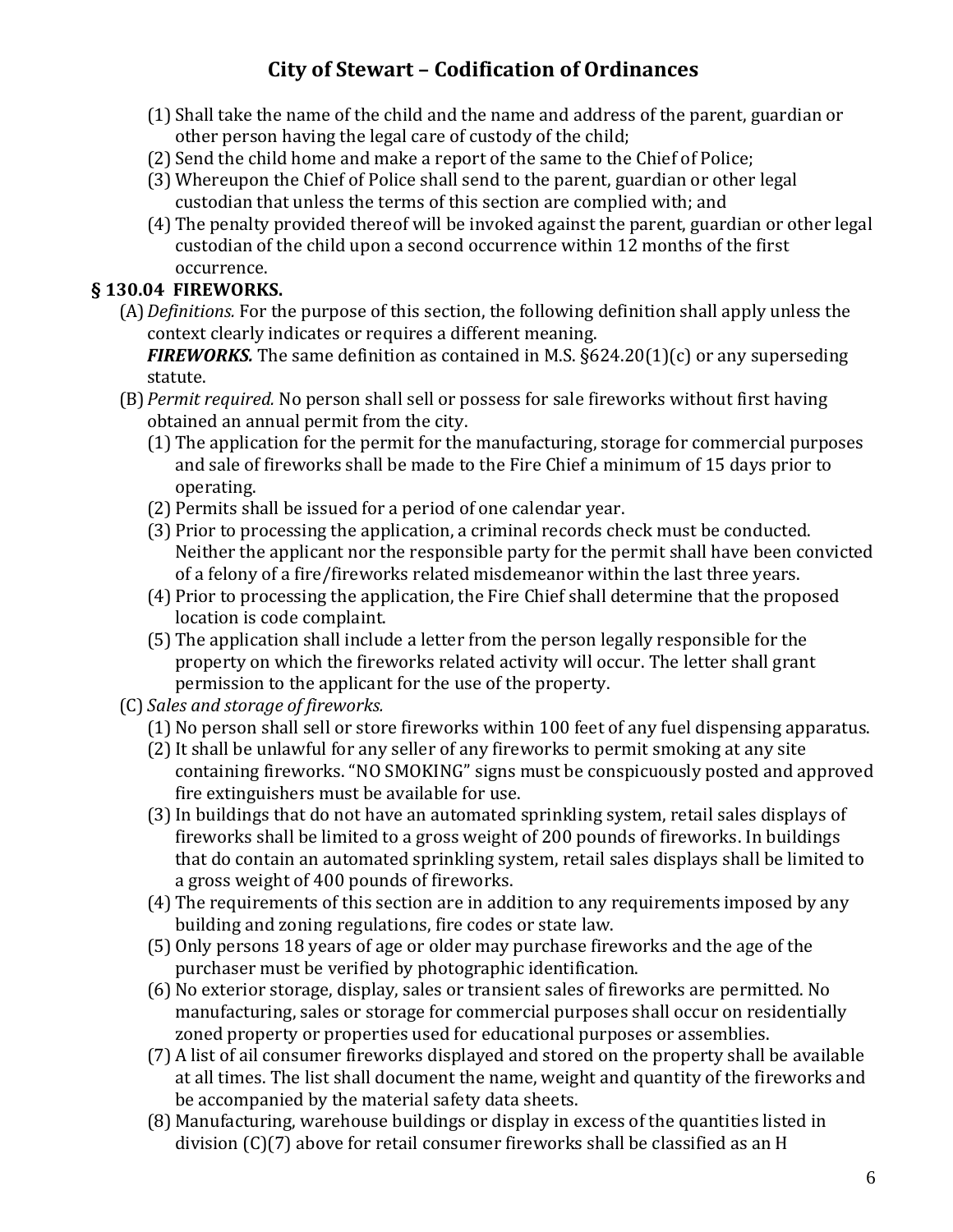occupancy and protected similarly to explosives an aerosols.

- (9) A handout describing fireworks safety shall be provided to each consumer purchasing fireworks.
- (D)*Use and possession.*
	- (1) It is unlawful to use, fire or discharge any fireworks along the route of and during any parade or at any place of public assembly or in any commercial/industrial district.
	- (2) It is unlawful at any time to throw, toss or aim any fireworks at any person, animal, vehicle or other thing or object or used in any manner that may threaten or cause possible harm to life or property.
	- (3) The discharge of fireworks shall be prohibited inside a building and within 15 feet of any building.
	- (4) The Fire Chief may ban fireworks if dry or windy conditions occur.
	- (5) Juveniles may not possess fireworks unless under the direct supervision of responsible adult.
	- (6) Fireworks may not be discharged in a manner that may create a nuisance nor between the hours of 10:00 p.m. to 7:00 a.m.

## **§ 130.05 LOITERING.**

- (A)The act of *LOITERING* shall be defined as conduct by any person consisting of lounging, sleeping, lurking, laying about, sitting, standing, idly remaining or any other state or condition without legal, real or apparent purpose other than to stand idly about, to linger aimlessly or to loaf.
- (B)Loitering, as defined in division (A) above, on any public street, designated public sidewalk, alley, thoroughfare or other public way or private grounds who is there without the consent of the owner is hereby declared a nuisance and is hereby prohibited.

# **§ 130.06 VAGRANCY.**

- (A)Any person found within the corporate limits of the city, who by word or of mouth or by advocates or teaches in the city, or is about to advocate or teach therein, or habitually advocates or teaches or is engaged in whole or in part in the occupation whether for gain or gratuitously, of advocating, advising or teaching the duty, necessity or propriety of crime or of gratuitously, of advocating, advising or teaching the duty, necessity or propriety of crime or of violence as a means of accomplishing industrial or political ends, shall be guilty of vagrancy.
- (B)Any person found within the corporate limits of the city, who by word of mouth or in writing, advocates or teaches in the city, or is about to advocate or teach therein, or habitually advocates or teaches, or is engaged in whole or in part in the occupation, whether for gain or gratuitously, of advocating, advising or teaching the violation or disregard of any duty or obligation imposed by any statute of the state, or of the United States, upon any person or class of persons, shall be guilty of vagrancy.
- (C)(1) Any person found within the corporate limits of the city, who by any written or printed matter whatsoever, or by oral speech teaches., advises or advocates or is about to teach, advise or advocate or who habitually advocates or teaches or who is engaged in whole or in part in the occupation, whether for gain or gratuitously, of advocating, teaching or advising that citizens of the state shall not or ought not aid or assist the United States in prosecuting or carrying on war with the public enemies of the United States shall be guilty of vagrancy.
	- (2) A citizen of the state for the purpose of this section is hereby defined be any person within the confines of the state.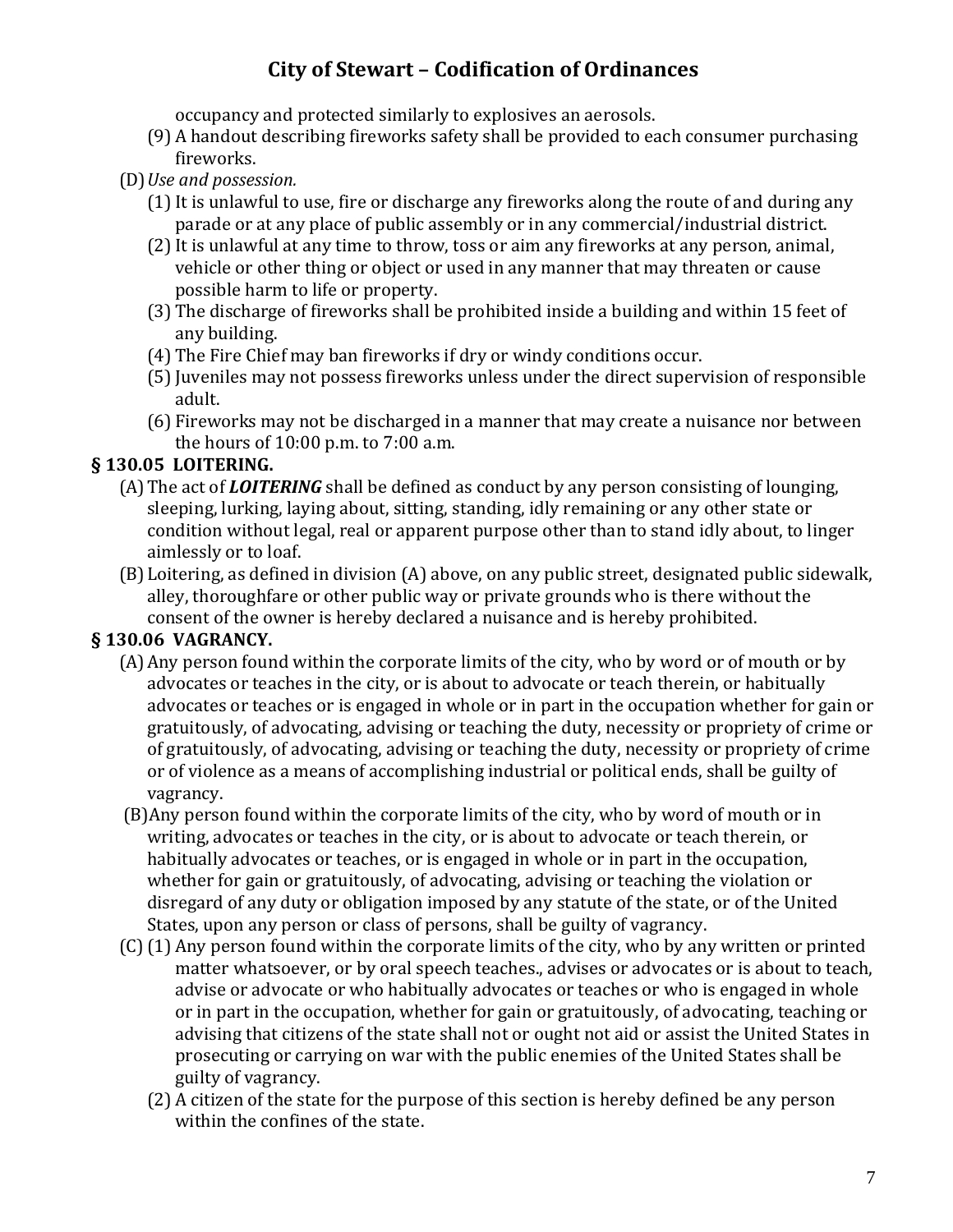#### **§ 130.07 DISORDERLY CONDUCT; BREACHES OF PEACE.**

- (A)Any person or persons who may be found lurking, lying in wait or concealed in any house or in any building or in any yard or other premises or streets or alleys within the city with intent to pilfer, or commit any crime or misdemeanor whatever, or who cannot give a satisfactory explanation for his or her conduct and behavior shall, for every offense on his or her conviction before the city, be punished by a fine not exceeding \$100 and costs of prosecution or imprisonment in the common jail for a period of not more than 90 days.
- (B)Any person or persons who shall make and countenance or assist in any riot, disturbance or improper diversion or engage in any assault, battery, affray collect in bodies or crowds, for improper purpose or shall willfully disturb the peace or quiet of any street, alley or law or neighborhood, or of any family or persons assembled for a lawful purpose, by any land or unusual noise, by blowing horns, trumpets or other instruments, or engines, by beating of drums, kettles, pans or other sounding instruments by bellowing, howling, screaming or disturbing the peace by any means or beating, abusing, maltreating any animal; or by swearing, quarreling, scolding, hallowing, cursing, challenging, assaulting, striking or fighting under any pretense whatever; and all persons who shall be found in a state of open or riotous drunkenness or intoxication, or who shall be found in any public place, street or alley in the city, drunk or intoxicated, and all persons who shall appear in state of nudity, or in a dress not belonging to his or her sex or in any lewd or indecent dress, or shall make any indecent exposure of his or her person, or be guilty of any lewd, obscene, filthy, immoral or insulting conduct, language, behavior, or shall sell or offer for sale or exhibit any obscene, indecent or lewd book, picture or thing or shall perform any lewd or indecent or immoral play or other representation in any of the streets, alleys, highways, shops or other public places in the city, shall for each offense, on conviction before the city, be liable to the penalties and punishment provided for in the penalties and punishment provided for in division (A) above.
- (C) No person shall indecently exhibit any stallion or bull within the city, nor permit any stallion of which he or she may be the owner or keeper to cover a mare, nor any bull of which he or she may be the owner or keeper to cover a cow, within the limits an enclosed place not exposed to public view.
- (D)No person shall discharge any cannon, anvil gun, rifle or pistol; or fire or explode, burn any squib, rocket or roman candle or any other explosive or combustible material or exhibit any fireworks or make or exhibit any bonfire within the city without the written permission of the President of the city, which permission shall limit the time and place of the firing and exhibition.
- (E)No person shall hitch or in any way fasten any horse, mule or other animal or animals to any shade or ornamental tree, lamp-post or, in any proximity thereto, that the same may be damaged thereby or shall damage the same in any manner within the limits of the city.
- (F) No person shall leave any horse, mule or other beast of burden, on any of the streets, highways or alleys of the city, without hitching or fastening the same in a secure manner, unless some competent person be left and remain in charge of same during the absence of the owner or driver.
- (G)No person shall willfully make or give any false alarm of fire within the limits of the city.
- (H)No person shall run, race or immoderately drive or ride any horse or horses, mule or mules, mare or gelding or other animals in any of the streets of the city, nor shall any person or persons ride, drive or cause to be driven or ridden any horse, mare, gelding, mule or other animal faster than at the rate of five mph in, along or through any street, alley or way, or upon any public place within the city; provided that, this section shall not apply to any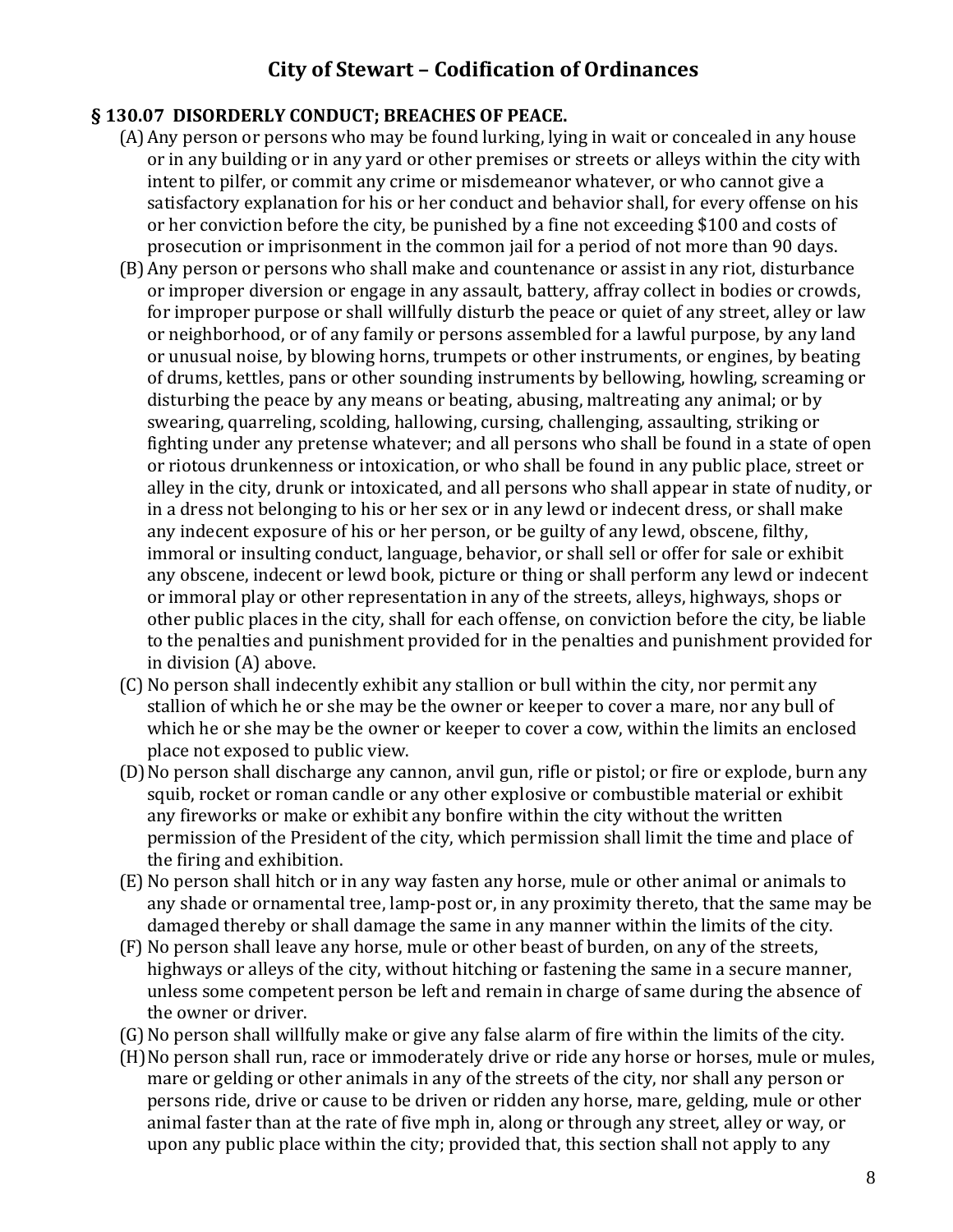grounds lawfully used as a public park or fairground.

### **§ 130.99 PENALTY.**

- (A)*Generally.* Whoever violated any provision of this chapter for which no other penalty has been established shall be punished as provided in §10.99.
- (B)*Curfew penalties.*
	- (1) *Minors.* Any minor found to be in violation of §130.03 may be adjudicated delinquent and shall be subject to the dispositional alternatives set forth in M.S. §260.185, as it may be amended from time to time.
	- (2) *Adults.* Any adult person found to be in violation of §130.03 shall be guilty of a misdemeanor.
- (C) *Fireworks.*
	- (1) Materials which violate and/or pose a threat to public safety may be confiscated and destroyed. Costs associated with disposal shall be assessed back to the property owner or permit holder.
	- (2) Violations of §130.04 may result in revocation of the permit.
	- (3) Violations of §130.04 are misdemeanor offenses punishable by fines up to \$1,000 and/or 90 days in jail.
- (D)*Loitering.* Any violation of §130.05 shall constitute a misdemeanor and shall be punishable by fine of not to exceed \$1,000 or imprisonment not to exceed 90 days, or both.
- (E) *Vagrancy.* Any person found guilty of vagrancy, as defined in §130.06, shall, upon conviction thereof, be punished by a fine not exceeding \$100 or by imprisonment in the county jail not exceeding 90 days.
- (F) *Disorderly conduct; breaching the peace*. Any person or persons offending against any of the provisions of §130.07(C), (D), (E), (F), (G) and (H) shall, upon conviction thereof, before the city, for each and every offense pay a fine of not less than \$1, nor more than \$100, and costs of prosecution, and may be imprisoned in jail not less than one day, nor more than 60 days, or until the fine and costs are paid.

(Ord. 1, passed 9-10-1888; Ord. 30, passed - -; Ord. 101, passed 6-10-2002; Ord. 88, passed 6-8-1992; Ord. 95-A, passed 10-14-1996; Ord. 108, passed 9-13-2004)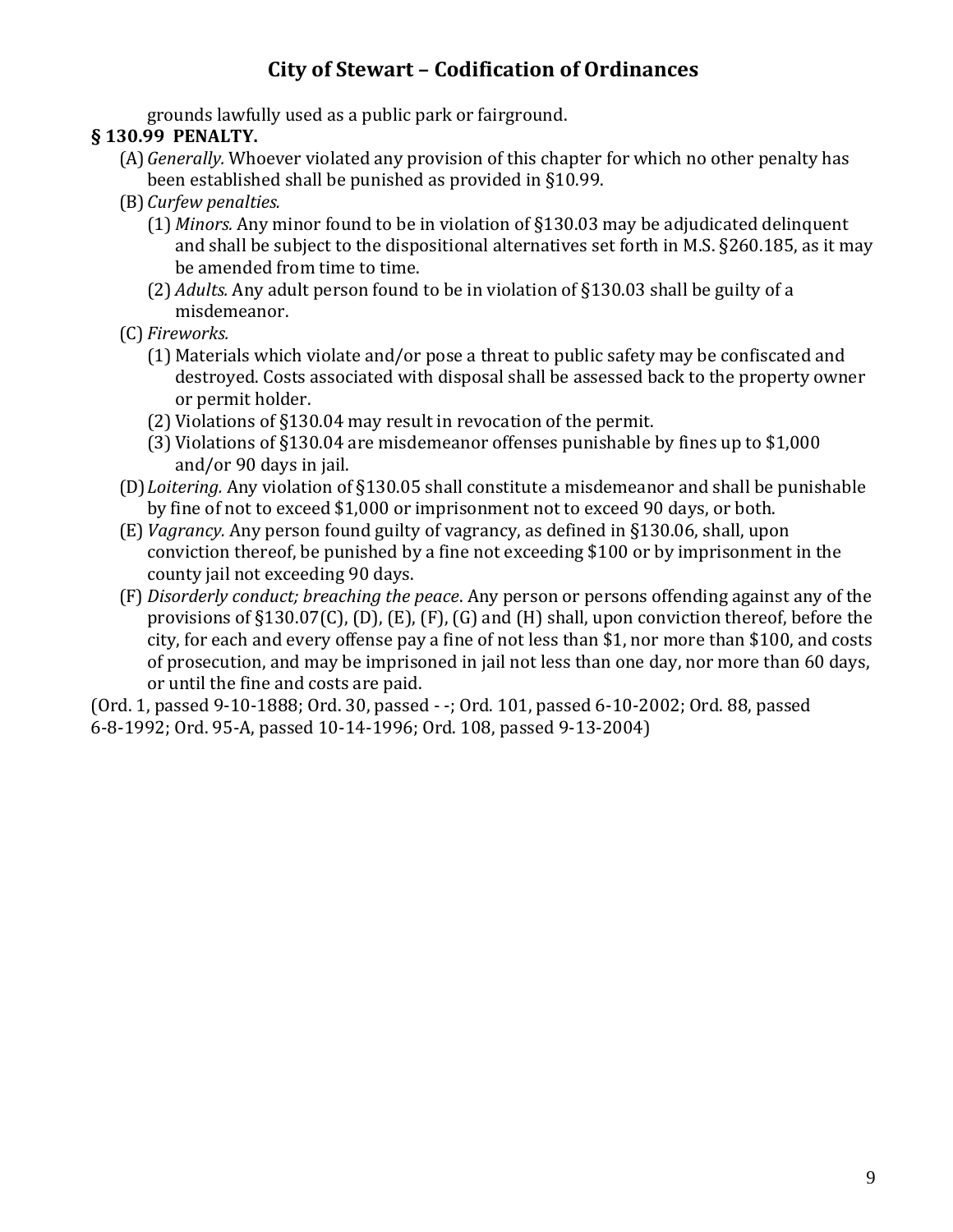#### **CHAPTER 131: CLANDESTINE DRUG LAB SITES; CHEMICAL DUMP SITES** Section

### *General Provisions*

- 131.01 Purpose and intent
- 131.02 Interpretation and application
- 131.03 Fees
- 131.04 Definitions
- 131.05 Effective date

## *Administration and Enforcement*

- 131.20 Law enforcement notice to other authorities
- 131.21 Declaration of property as a public health nuisance
- 131.22 Notice of public health nuisance to concerned parties
- 131.23 Property owner's responsibility to act
- 131.24 Property owner's responsibility for costs
- 131.25 Recovery of public costs
- 131.26 Authority to modify or remove declaration of public health nuisance
- 131.99 Penalty

## *GENERAL PROVISIONS*

## **§ 131.01 PURPOSE AND INTENT.**

- (A)The purpose of this chapter is to reduce public exposure to health risks where law enforcement officers have determined that hazardous chemicals from a suspected clandestine drug lab site or associated dump site may exist.
- (B)The City Council finds that the sites may contain suspected chemicals and residues that place people, particularly children or adults of child bearing age, at risk when exposed through inhabiting or visiting the site, now and in the future.

## **§ 131.02 INTERPRETATION AND APPLICATION.**

- (A)In their interpretation and application, the provisions of this chapter shall be construed to protect the public health, safety and welfare.
- (B)Where the conditions imposed by any provision of this chapter are either more or less restrictive than comparable provisions imposed by any other law, ordinance, statute or regulation of any kind, the regulations which are more restrictive or which impose higher standards or requirements shall prevail.
- (C)Should any court of competent jurisdiction declare any section or subpart of this chapter to be invalid, the decision shall not affect the validity of the chapter as a whole or any part thereof other than the provision declared invalid.

# **§ 131.03 FEES.**

Fees for the administration of this chapter may be established and amended periodically by resolution of the City Council.

# **§ 131.04 DEFINITIONS.**

For the purpose of this chapter, the following definitions shall apply unless the context clearly indicates or requires a different meaning.

*CHILD.* Any person less than 18 years of age.

- *CHEMICAL DUMP SITE.* Any place or area where chemicals or other waste materials used in a clandestine drug lab have been located.
- *CLANDESTINE DRUG LAB.* The unlawful manufacture or attempt to manufacture controlled substances.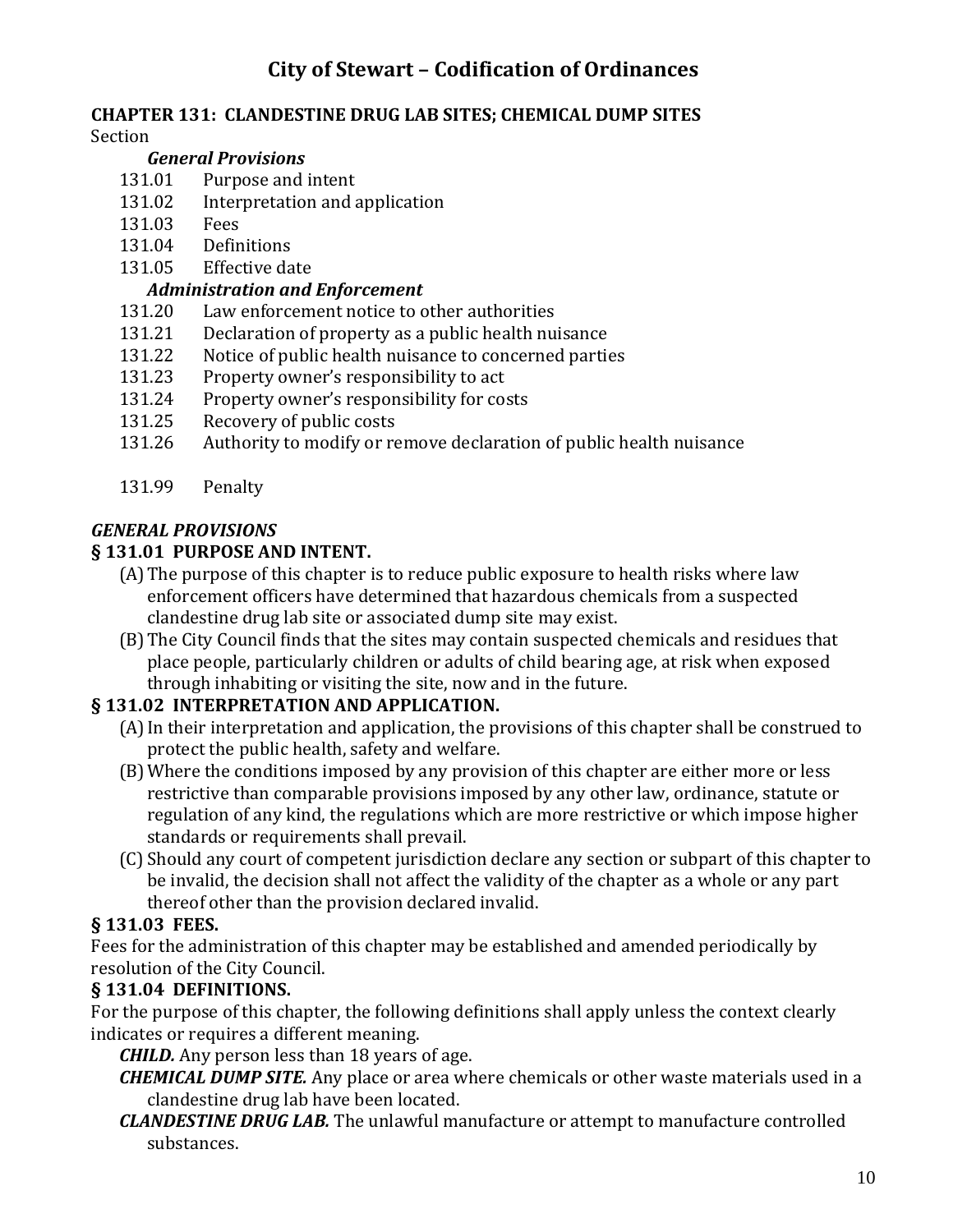### *CLANDESTINE DRUG LAB SITE.*

- (1) Any place or area where law enforcement has determined that conditions associated with the operation of an unlawful clandestine drug lab exist.
- (2) A *CLANDESTINE DRUG LAB SITE* may include dwellings, accessory buildings, accessory structures, a chemical dump site or any land.
- *CONTROLLED SUBSTANCE.* A drug, substance or immediate precursor in Schedules I through V of M.S. §152.02. The term shall not include distilled spirits, wine, malt beverages, intoxicating liquors or tobacco.

## *HOUSEHOLD HAZARDOUS WASTES.*

- (1) Waste generated from a clandestine drug lab.
- (2) The wastes shall be treated, stored, transported or disposed of in a manner consistent with State Department of Health, State Pollution Control and County Health Department rules and regulations.
- *MANUFACTURE.* In places other than a pharmacy, the production, cultivation, quality control, and standardization, by mechanical, physical, chemical or pharmaceutical means, packing, repacking, tableting, encapsulating, labeling, relabeling, filling or by other process of drugs.
- *OWNER.* Any person, firm or corporation who owns, in whole or in part, the land, buildings or structures associated with a clandestine drug lab site or chemical dump site.
- *PUBLIC HEALTH NUISANCE.* All dwellings, accessory structures and buildings or adjacent property associated with a clandestine drug lab site are potentially unsafe due to health hazards are and considered a public health nuisance.

## *ADMINISTRATION AND ENFORCEMENT*

## **§ 131.20 LAW ENFORCEMENT NOTICE TO OTHER AUTHORITIES.**

Law enforcement authorities that identify conditions associated with a clandestine drug lab site or chemical dump site that places neighbors, visiting public or present and future occupants of the dwelling at risk for exposure to harmful contaminants and other associated conditions must promptly notify the appropriate municipal, child protection and public health authorities of the property location, property owner, if known, and conditions found.

## **§ 131.21 DECLARATION OF PROPERTY AS A PUBLIC HEALTH NUISANCE.**

If law enforcement determines the existence of a clandestine drug lab site or chemical dump site, the property shall be declared a public health nuisance.

## **§ 131.22 NOTICE OF PUBLIC HEALTH NUISANCE TO CONCERNED PARTIES.**

- (A)Upon notification by law enforcement authorities, the City Building Official shall promptly issue a declaration of public health notice for the affected property and post a copy of the declaration at the probable entrance to the dwelling or property.
- (B)The Building Official shall also notify the owner of the property by mail and notify the following parties:
	- (1) Occupants of the property;
	- (2) Neighbors at probable risk;
	- (3) The City Police Department; and
	- (4) Other state and local authorities, such as MPCA and MDH, that are known to have public and environmental protection responsibilities that are applicable to the situation.

## **§ 131.23 PROPERTY OWNER'S RESPONSIBILITY TO ACT.**

The Building Official shall also issue an order to abate the public health nuisance, including the following:

- (A)Immediately vacate those portions of the property, including building or structure;
- (B)Promptly contract with appropriate environmental testing and cleaning firms to conduct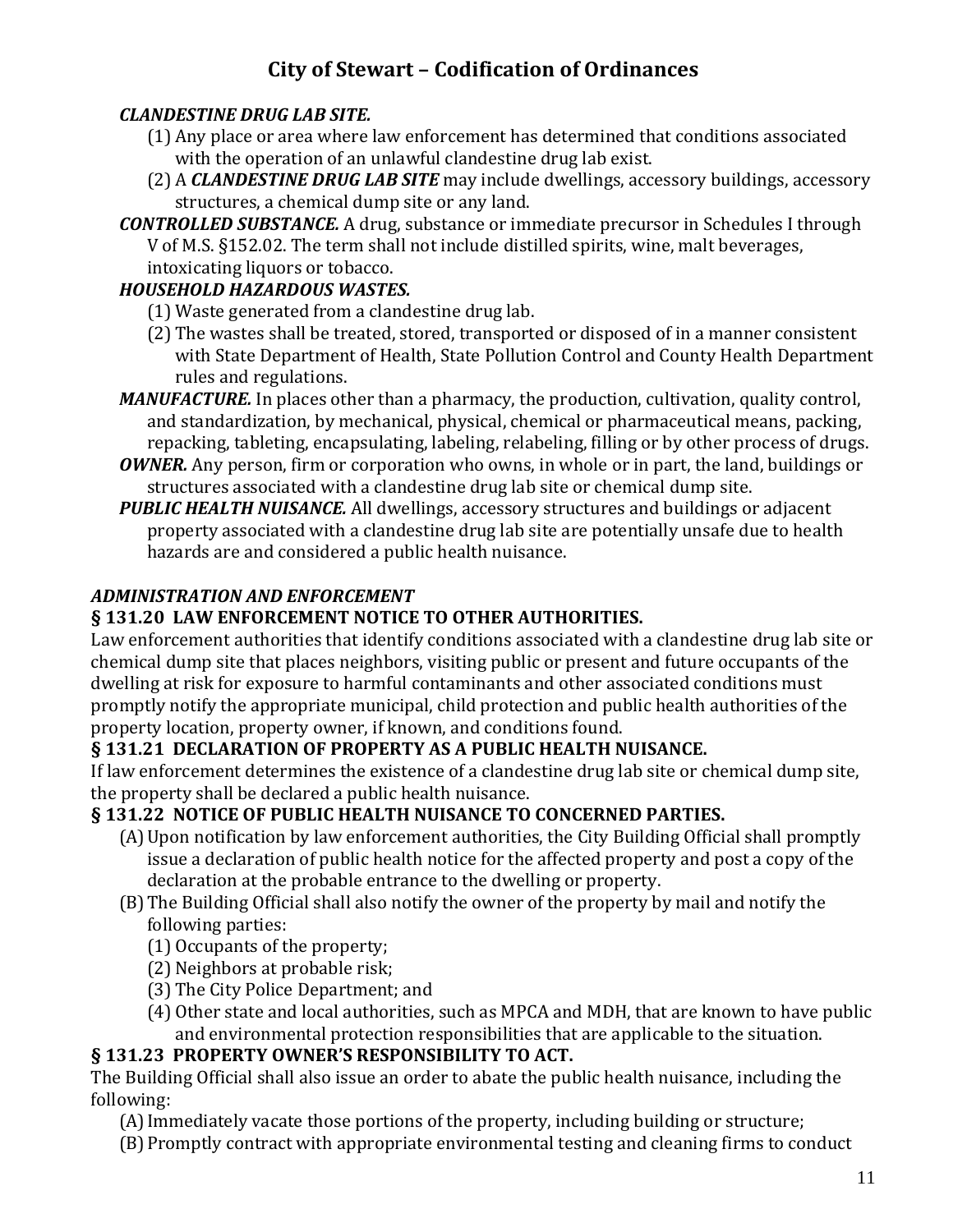an on-site assessment, complete clean-up and remediation testing and follow-up testing, and determine that the property risks are sufficiently reduced to allow safe human occupancy of the dwelling. The property owner shall notify the city of actions taken and reach an agreement with the city on the clean-up schedule. The city shall consider practical limitations and the availability of contractors in approving the schedule for clean-up; and

(C) Provide written documentation of the clean-up process, including a signed, written statement that the property is safe for human occupancy and that the cleanup was conducted in accordance with State Department of Health guidelines.

#### **§ 131.24 PROPERTY OWNER'S RESPONSIBILITY FOR COSTS.**

- (A)The property owner shall be responsible for all costs of vacation or clean-up of the site, including contractors fees and public costs for services that were performed in association with a clandestine drug lab site or chemical dump site clean-up.
- (B)Public costs may include, but are not limited to:
	- (1) Posting of the site;
	- (2) Notification of affected parties:
	- (3) Expenses related to the recovery of costs, including the assessment process;
	- (4) Laboratory fees;
	- (5) Clean-up services;
	- (6) Administrative fees; and
	- (7) Other associated costs.

### **§ 131.25 RECOVERY OF PUBLIC COSTS.**

- (A)If, after service of notice of the declaration of public health nuisance, the property owner fails to arrange appropriate assessment and clean-up, the City Building Official is authorized to proceed in a prompt manner to initiate the on-site assessment and clean-up.
- (B)If the city is unable to locate the property owner within ten days of the declaration of public health nuisance, the city is authorized to proceed in a prompt manner to initiate the on-site assessment and cleanup.
- (C) The city may abate the nuisance by removing the hazardous structure or building, or otherwise, according to M.S. Ch. 463.
- (D)If the city abates the public health nuisance, in addition to any other legal remedy, the city shall be entitled to recover all costs plus an additional 25% of the costs for administration. The city may recover costs by civil action against the person or persons who own the property or by assessing the costs as a special assessment against the property in the manner as taxes and special assessments are certified and collected pursuant to M.S. §429.101.

### **§ 131.26 AUTHORITY TO MODIFY OR REMOVE DECLARATION OF PUBLIC HEALTH NUISANCE.**

- (A)The Building Official is authorized to modify the declaration conditions or remove the declaration of public health nuisance.
- (B)The modifications or removal of the declaration shall only occur after documentation from a qualified environmental or cleaning firm stating that the health and safety risks, including those to neighbors and potential dwelling occupants, are sufficiently abated or corrected to allow safe occupancy of the dwelling.

### **§ 131.99 PENALTY.**

Any person violating any provision of this chapter is guilty of a misdemeanor and, upon conviction, shall be subject to the penalties set forth in M.S. §609.02(3). (Ord. 110, passed 2-14-2005)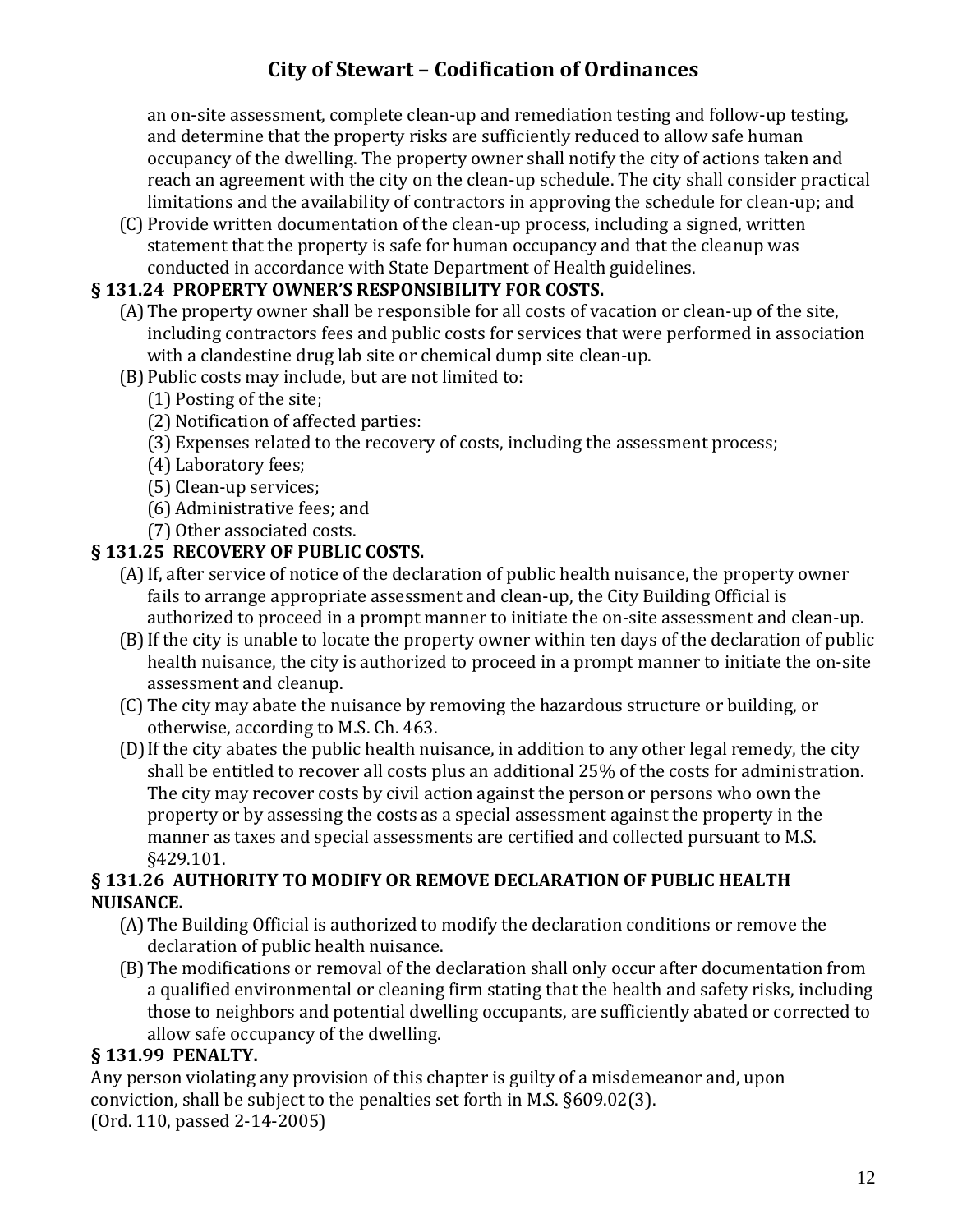### **CHAPTER 132: SOCIAL HOST ORDINANCE**

**SECTION** 

- 132.01 Purpose and Findings
- 132.02 Authority
- 132.03 Definitions
- 132.04 Prohibited Acts
- 132.05 Exceptions
- 132.06 Enforcement
- 132.07 Severability
- 132.99 Penalty

## **§132.01 PURPOSE AND FINDINGS.**

This ordinance prohibits, and establishes penalties for, any person hosting an event or gathering where alcohol is present and being possessed or consumed by persons under twenty-one (21) years of age.

- (A)**PURPOSE AND FINDINGS.** The City of Stewart intends to discourage underage possession and consumption of alcohol, even if done within the confines of a private residence, and intends to hold persons criminally responsible who host events or gatherings where persons under 21 years of age possess or consume alcohol regardless of whether the person hosting the event or gathering supplied the alcohol. The City of Stewart finds that:
	- (1) Events and gatherings held on private or public property where alcohol is possessed or consumed by persons under the age of twenty-one are harmful to those persons and constitute a potential threat to public health requiring prevention or abatement.
	- (2) Prohibiting underage consumption acts to protect underage persons, as well as the general public, from injuries related to alcohol consumption, such as alcohol overdose or alcohol-related traffic collisions.
	- (3) Alcohol is an addictive drug which, if used irresponsibly, could have drastic effects on those who use it as well as those who are affected by the actions of an irresponsible user.
	- (4) Often, events or gatherings involving underage possession and consumption occur outside the presence of parents. However, there are times when the parent(s) is/are present and, condone the activity, and in some circumstances provide the alcohol.
	- (5) Even though giving or furnishing alcohol to an underage person is a crime, it is difficult to prove, and an ordinance is necessary to help further combat underage consumption.
	- (6) A deterrent effect will be created by holding a person criminally responsible for hosting an event or gathering where underage possession or consumption occurs.
- **§132.02 AUTHORITY**. This ordinance is enacted pursuant to Minn. Stat. §145A.05 subdivision 1.
- **§132.03 DEFINITIONS**. For purposes of this ordinance, the following terms have the following meanings:
	- (A)**Alcohol.** "Alcohol" means ethyl alcohol, hydrated oxide of ethyl, or spirits of wine, whiskey, rum, brandy, gin, or any other distilled spirits including dilutions and mixtures thereof from whatever source or by whatever process produced.
	- (B)**Alcoholic beverage.** "Alcoholic beverage" means alcohol, spirits, liquor, wine, beer, and every liquid or solid containing alcohol, spirits, wine, or beer, and which contains one-half of one percent or more of alcohol by volume and which is fit for beverage purposes either alone or when diluted, mixed, or combined with other substances.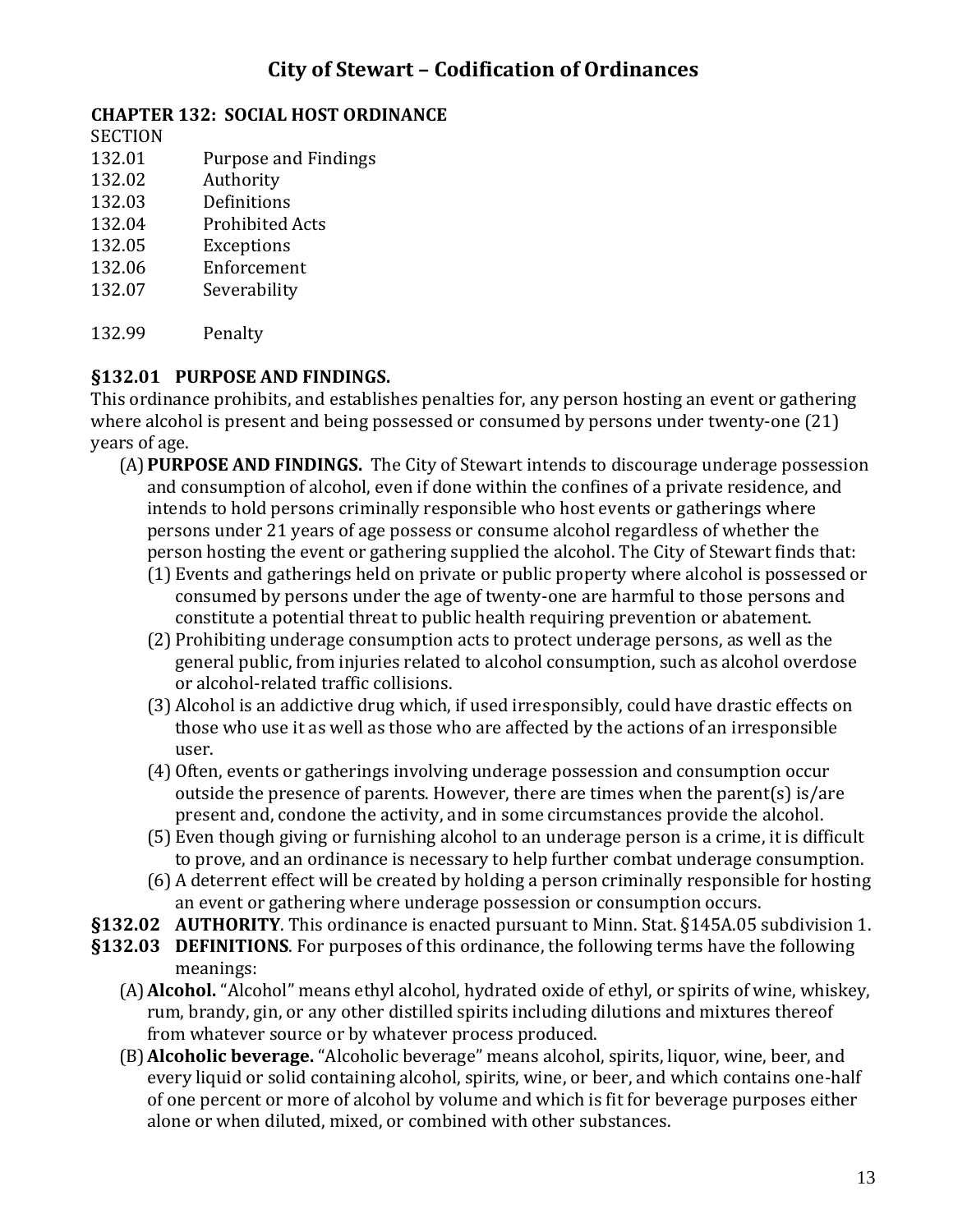- (C) **Event or gathering.** "Event or gathering" means any group of three or more persons who have assembled or gathered together for a social occasion or other activity.
- (D)**Host.** "Host" means to aid, conduct, allow, entertain, organize, supervise, control, or permit a gathering or event.
- (E) **Parent.** "Parent" means any person having legal custody of a juvenile:
	- (1) As natural, adoptive parent, or step-parent;
	- (2) As a legal guardian; or
	- (3) As a person to whom legal custody has been given by order of the court.
- (F) **Person.** "Person" means any individual, partnership, co-partnership, corporation, or any association of one or more individuals.
- (G)**Residence or Premises.** "Residence" or "premises" means any home, yard, farm, field, land, apartment, condominium, hotel or motel room, or other dwelling unit, or a hall or meeting room, park, or any other place of assembly, public or private, whether occupied on a temporary or permanent basis, whether occupied as a dwelling or specifically for a party or other social function, and whether owned, leased, rented, or used with or without permission or compensation.
- (H)**Underage Person.** "Underage person" is any individual under twenty-one (21) years of age.

## **§132.04 Prohibited Acts.**

- (A) It is unlawful for any person(s) to;
	- (1) host or allow an event or gathering;
	- (2) at any residence, premises, or on any other private or public property;
	- (3) where alcohol or alcoholic beverages are present;
	- (4) when the person knows or reasonably should know that an underage person will or does
		- (a) consume any alcohol or alcoholic beverage; or
		- (b) possess any alcohol or alcoholic beverage with the intent to consume it; and
	- (5) the person fails to take reasonable steps to prevent possession or consumption by the underage person(s).
- (B)A person is criminally responsible for violating Subdivision 4(a) above if the person intentionally aids, advises, hires, counsels, or conspires with or otherwise procures another to commit the prohibited act.
- (C) A person who hosts an event or gathering does not have to be present at the event or gathering to be criminally responsible.

## **§132.05 Exceptions**.

- (A)This ordinance does not apply to conduct solely between an underage person and his or her parents while present in the parent's household.
- (B)This ordinance does not apply to legally protected religious observances.
- (C) This ordinance does not apply to retail intoxicating liquor or 3.2 percent malt liquor licensees, municipal liquor stores, or bottle club permit holders who are regulated by Minn. Stat. §340A.503 Subd.1(a)(1).
- (D)This ordinance does not apply to situations where underage persons are lawfully in possession of alcohol or alcoholic beverages during the course and scope of employment.
- **§132.06 Enforcement**. This ordinance may be enforced by the McLeod County Sheriff's Department or any law enforcement officer assisting the Sheriff's Department.
- **§132.07 Severability**. If any section, subsection, sentence, clause, phrase, word, or other portion of this ordinance is, for any reason, held to be unconstitutional or invalid, in whole, or in part, by any court of competent jurisdiction, such portion shall be deemed